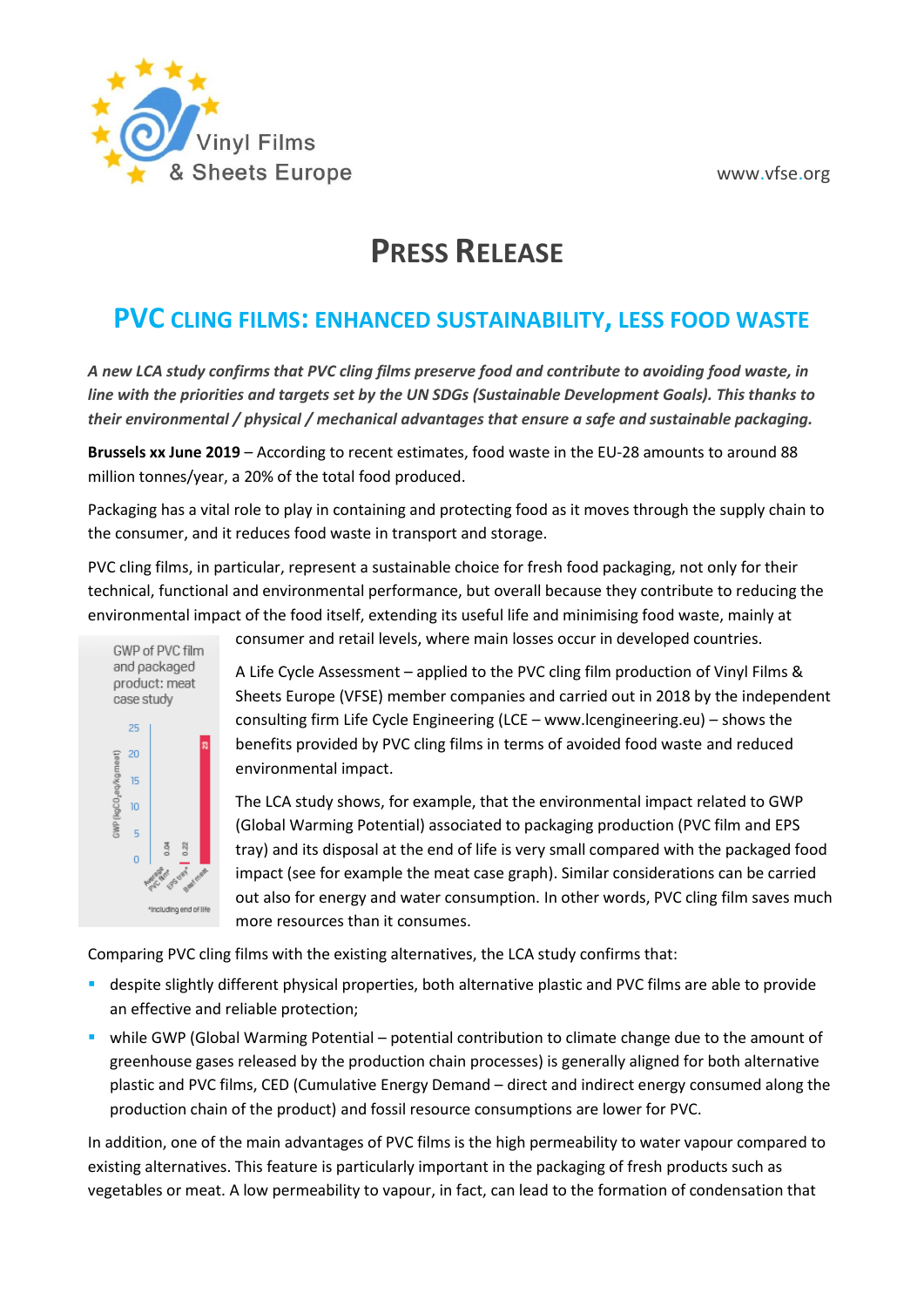

favours the proliferation of bacteria and micro-organisms, as well as altering the product from a qualitative and sensorial point of view.

Finally, the recognised excellent machinability of the PVC cling films utilised in the food industry or by retailers generates further benefits in terms of lower machine maintenance, reduced consumption of materials, reduced waste of materials and efficient use of natural resources.

Through their participation in VinylPlus® – the European PVC industry's 10-year sustainability programme – VFSE members are proactively contributing to enhance the PVC value chain's sustainability.

In terms of reduction of raw materials environmental impact – which according to the LCA study accounts for more than 80% of the total impact of PVC cling films – the VinylPlus Voluntary Commitment targets include:

- 20% reduction in energy consumption for the production of PVC resins by 2020
- the development of the ASF (Additives Sustainability Footprint) methodology to assesses the sustainable use of additives.

Furthermore, VFSE members do not use of Substances of Very High Concern (SVHC) of the REACH candidate list, and are committed to continuously improving the environmental impact of their formulations.

PVC cling films are fully recyclable: more than 90% of the waste generated in the production process is recycled either internally or externally. Since post-use cling film recycling is currently more difficult due to the weakness of the collection systems and possible contamination by food residues, VFSE members contribute to the VinylPlus collection and recycling schemes, aiming at recycling 800,000 tonnes/years of PVC by 2020, as well as to studies and research for difficult to collect and/or recycle PVC waste streams.

The contribution to the SDGs of the PVC cling film industry represented in VFSE is summarised here below:

#### **PVC CLING FILMS FUNCTIONAL CONTRIBUTION**



- Food waste reduction
- Food preservation
- Longer shelf-life
- Food safety (low bacterial proliferation)
- Lower risk of contamination during shelf-life

#### **RAW MATERIALS, FORMULATIONS AND PRODUCTION**





- Reduced energy consumption
- Sustainable use of additives
	- No SVHC
- Reduced fossil resources depletion

#### **RECYCLING**



- Recycling 800,000 tonnes/year of PVC by 2020
- CO<sub>2</sub> savings from PVC recycling